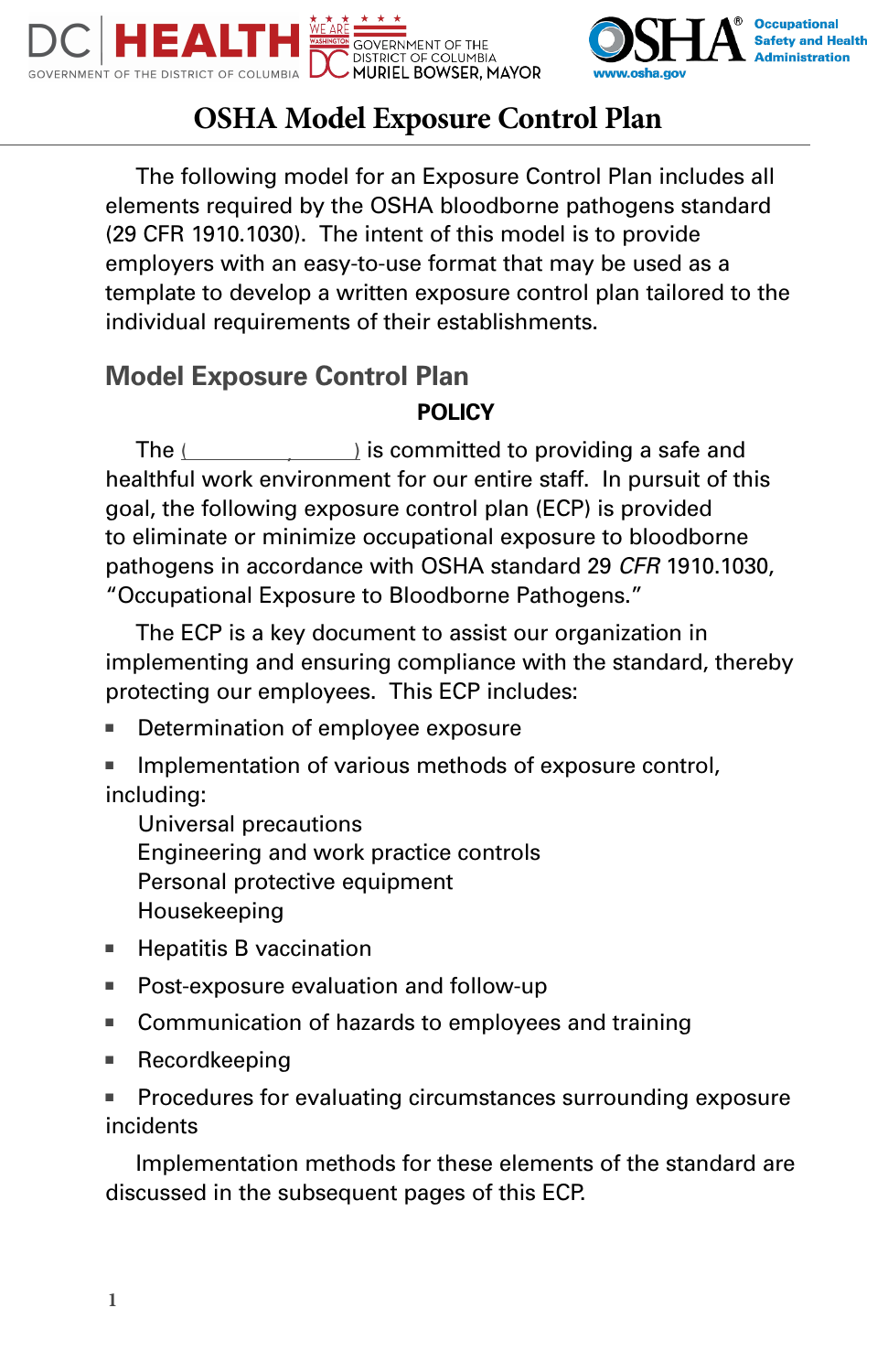

# **PROGRAM ADMINISTRATION**

 $\rightarrow$  is (are) responsible for implementation of the ECP. (Name of responsible person or department) will maintain, review, and update the ECP at least annually, and whenever necessary to include new or modified tasks and procedures. Contact location/phone number:

■ Those employees who are determined to have occupational exposure to blood or other potentially infectious materials (OPIM) must comply with the procedures and work practices outlined in this ECP.

■ (Name of responsible person or department) will provide and maintain all necessary personal protective equipment (PPE), engineering controls (e.g., sharps containers), labels, and red bags as required by the standard. (

department will ensure that adequate supplies of the aforementioned equipment are available in the appropriate sizes. Contact location/phone number: .

 $\lrcorner$  will be responsible for ensuring that all medical actions required by the standard are performed and that appropriate employee health and OSHA records are maintained. Contact location/phone number: .

■ (Name of responsible person or department) will be responsible for training, documentation of training, and making the written ECP available to employees, OSHA, and NIOSH representatives. Contact location/phone number: .

# **EMPLOYEE EXPOSURE DETERMINATION**

The following is a list of all job classifications at our establishment in which all employees have occupational exposure:

| Job Title                        | Department/Location |
|----------------------------------|---------------------|
| (Example: Phlebotomists)         | (Clinical Lab)      |
| (use as many lines as necessary) |                     |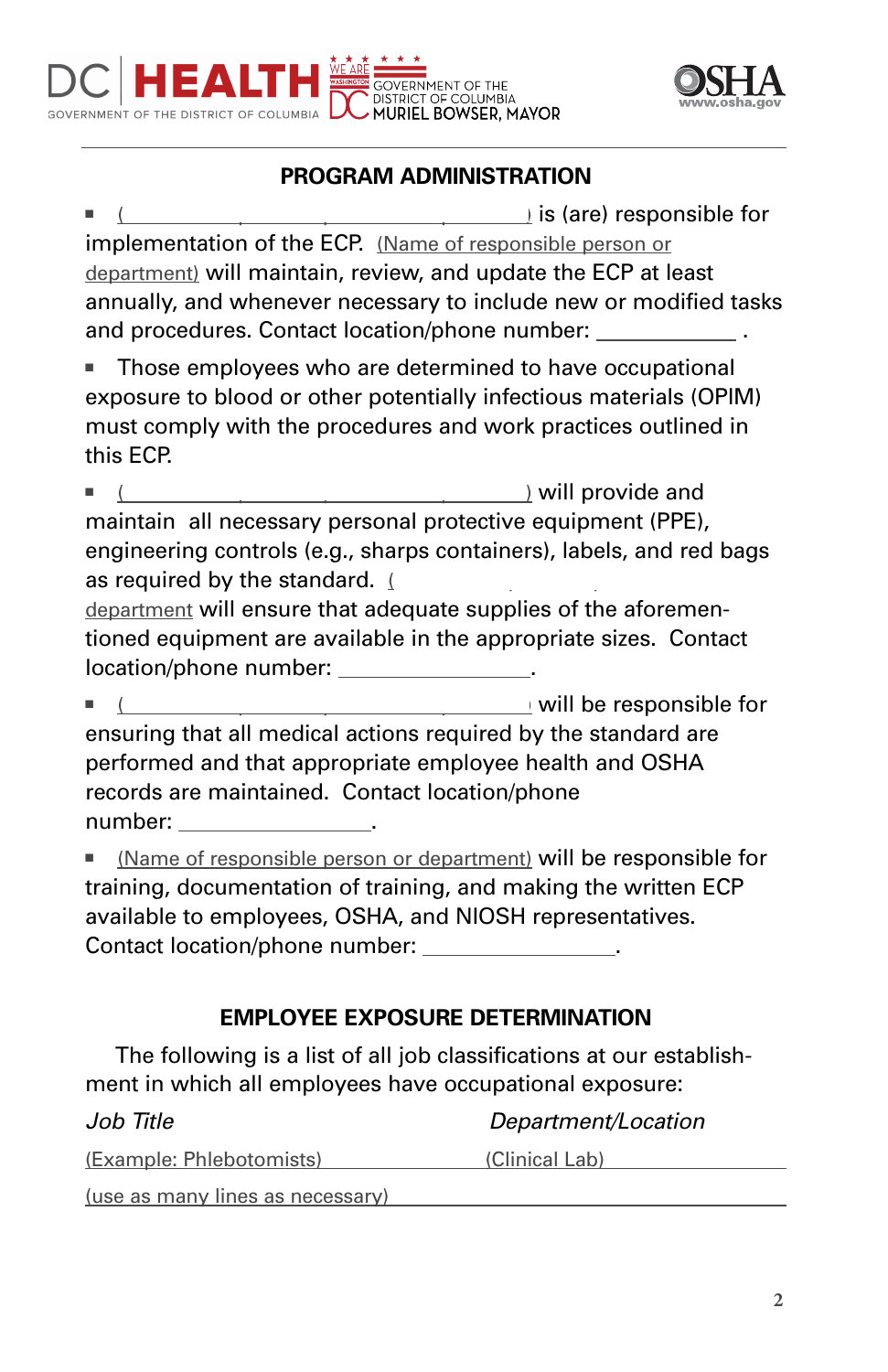

The following is a list of job classifications in which some employees at our establishment have occupational exposure. Included is a list of tasks and procedures, or groups of closely related tasks and procedures, in which occupational exposure may occur for these individuals:

Example:

| Job Title                        | Department/Location | Task/Procedure                                  |
|----------------------------------|---------------------|-------------------------------------------------|
| Housekeeper                      |                     | Environmental Services Handling Regulated Waste |
| (use as many lines as necessary) |                     |                                                 |

NOTE: Part-time, temporary, contract and per diem employees are covered by the bloodborne pathogens standard. The ECP should describe how the standard will be met for these employees.

# **METHODS OF IMPLEMENTATION AND CONTROL**

#### **Universal Precautions**

All employees will utilize universal precautions.

#### **Exposure Control Plan**

Employees covered by the bloodborne pathogens standard receive an explanation of this ECP during their initial training session. It will also be reviewed in their annual refresher training. All employees can review this plan at any time during their work shifts by contacting (Name of responsible person or department). If requested, we will provide an employee with a copy of the ECP free of charge and within 15 days of the request.

 $\theta$  is responsible for reviewing and updating the ECP annually or more frequently if necessary to reflect any new or modified tasks and procedures that affect occupational exposure and to reflect new or revised employee positions with occupational exposure.

# **Engineering Controls and Work Practices**

Engineering controls and work practice controls will be used to prevent or minimize exposure to bloodborne pathogens. The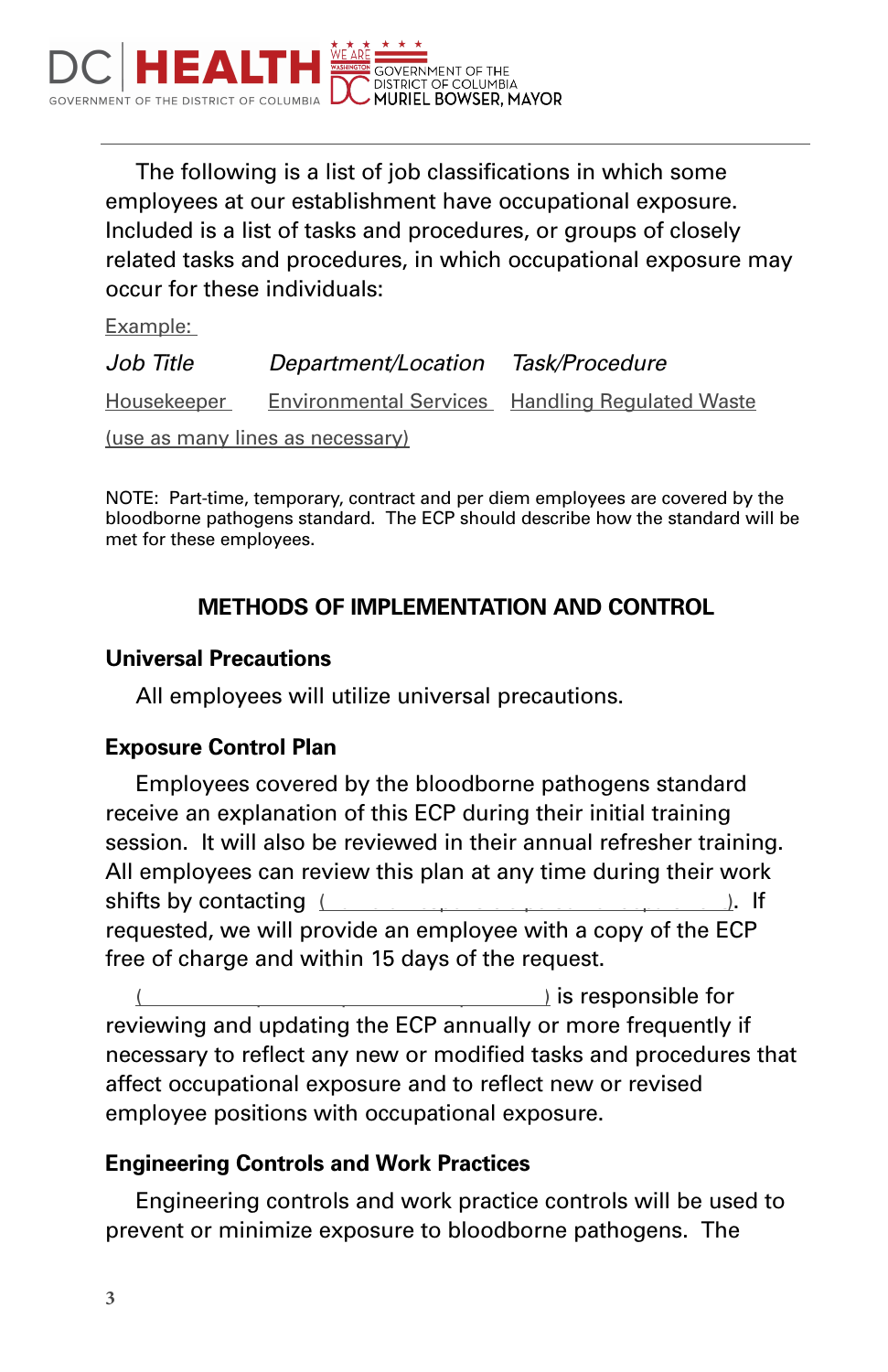



specific engineering controls and work practice controls used are listed below:

- (For example: non-glass capillary tubes, SESIPs, needleless systems)
- \_\_\_\_\_\_\_\_\_\_\_\_\_\_\_\_\_\_\_\_\_\_\_\_\_\_\_\_\_\_\_\_\_\_\_\_\_\_\_\_\_\_\_\_\_\_\_\_\_\_\_\_\_\_\_\_
- \_\_\_\_\_\_\_\_\_\_\_\_\_\_\_\_\_\_\_\_\_\_\_\_\_\_\_\_\_\_\_\_\_\_\_\_\_\_\_\_\_\_\_\_\_\_\_\_\_\_\_\_\_\_\_\_

Sharps disposal containers are inspected and maintained or replaced by (Name of responsible person or department) every (list frequency) or whenever necessary to prevent overfilling.

This facility identifies the need for changes in engineering controls and work practices through (Examples: Review of OSHA records, employee interviews, committee activities, etc.)

We evaluate new procedures and new products regularly by (Describe the process, literature reviewed, supplier info, products considered)

Both front-line workers and management officials are involved in this process in the following manner: (Describe employees' involvement)

\_\_\_\_\_\_\_\_\_\_\_\_\_\_\_\_\_\_\_\_\_\_\_\_\_\_\_\_\_\_\_\_\_\_\_\_\_\_\_\_\_\_\_\_\_\_\_\_\_\_\_\_\_\_\_\_\_\_\_\_\_\_\_\_ .

(Name of responsible person or department) is responsible for ensuring that these recommendations are implemented.

# **Personal Protective Equipment (PPE)**

PPE is provided to our employees at no cost to them. Training in the use of the appropriate PPE for specific tasks or procedures is provided by (

The types of PPE available to employees are as follows: (gloves, eve protection, etc.)

PPE is located (List List location) and may be obtained through (Name of the person of  $\mu$  (Specify how employees will obtain PPE and who is responsible for ensuring that PPE is available.)

\_\_\_\_\_\_\_\_\_\_\_\_\_\_\_\_\_\_\_\_\_\_\_\_\_\_\_\_\_\_\_\_\_\_\_\_\_\_\_\_\_\_\_\_\_\_\_\_\_\_\_\_\_\_\_\_\_\_\_\_\_\_\_\_\_\_\_\_\_\_\_ \_\_\_\_\_\_\_\_\_\_\_\_\_\_\_\_\_\_\_\_\_\_\_\_\_\_\_\_\_\_\_\_\_\_\_\_\_\_\_\_\_\_\_\_\_\_\_\_\_\_\_\_\_\_\_\_\_\_\_\_\_\_\_\_\_\_\_\_\_\_\_

All employees using PPE must observe the following precautions: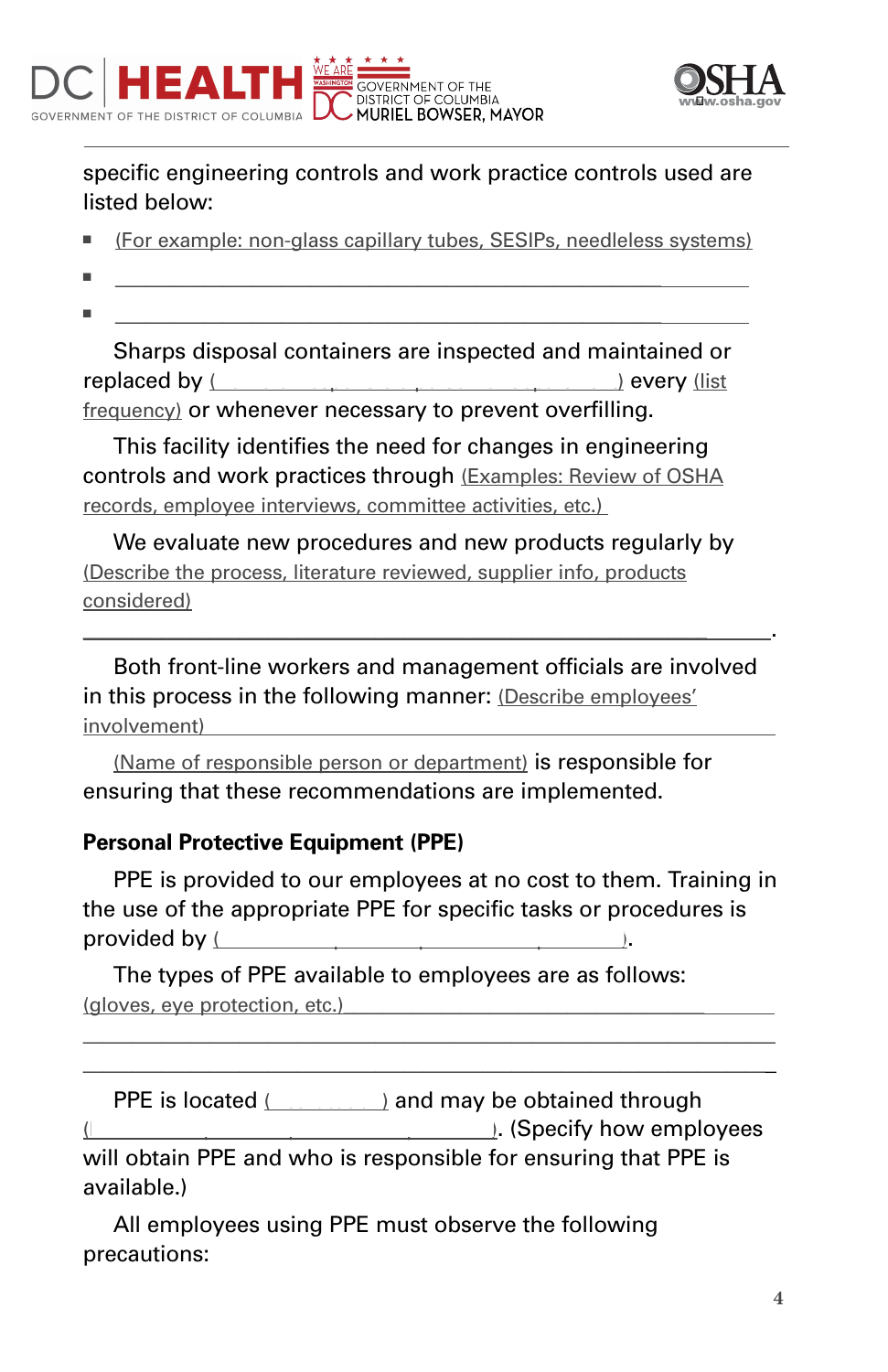



Wash hands immediately or as soon as feasible after removing gloves or other PPE.

Remove PPE after it becomes contaminated and before leaving the work area.

Used PPE may be disposed of in  $L$ 

storage, laundering, decontamination, or disposal.)

Wear appropriate gloves when it is reasonably anticipated that there may be hand contact with blood or OPIM, and when handling or touching contaminated items or surfaces; replace gloves if torn, punctured or contaminated, or if their ability to function as a barrier is compromised.

Utility gloves may be decontaminated for reuse if their integrity is not compromised; discard utility gloves if they show signs of cracking, peeling, tearing, puncturing, or deterioration.

Never wash or decontaminate disposable gloves for reuse.

Wear appropriate face and eye protection when splashes, sprays, spatters, or droplets of blood or OPIM pose a hazard to the eye, nose, or mouth.

Remove immediately or as soon as feasible any garment contaminated by blood or OPIM, in such a way as to avoid contact with the outer surface.

The procedure for handling used PPE is as follows: *(may refer to specific procedure by title or number and last date of review; include how and where to decontaminate face shields, eye protection, resuscitation equipment)*

\_\_\_\_\_\_\_\_\_\_\_\_\_\_\_\_\_\_\_\_\_\_\_\_\_\_\_\_\_\_\_\_\_\_\_\_\_\_\_\_\_\_\_\_\_\_\_\_\_\_\_\_\_\_\_\_\_\_\_\_\_\_\_\_\_\_\_\_\_\_\_ \_\_\_\_\_\_\_\_\_\_\_\_\_\_\_\_\_\_\_\_\_\_\_\_\_\_\_\_\_\_\_\_\_\_\_\_\_\_\_\_\_\_\_\_\_\_\_\_\_\_\_\_\_\_\_\_\_\_\_\_\_\_\_\_\_\_\_\_\_\_\_

#### **Housekeeping**

Regulated waste is placed in containers which are closable, constructed to contain all contents and prevent leakage, appropriately labeled or color-coded (see the following section "Labels"), and closed prior to removal to prevent spillage or protrusion of contents during handling.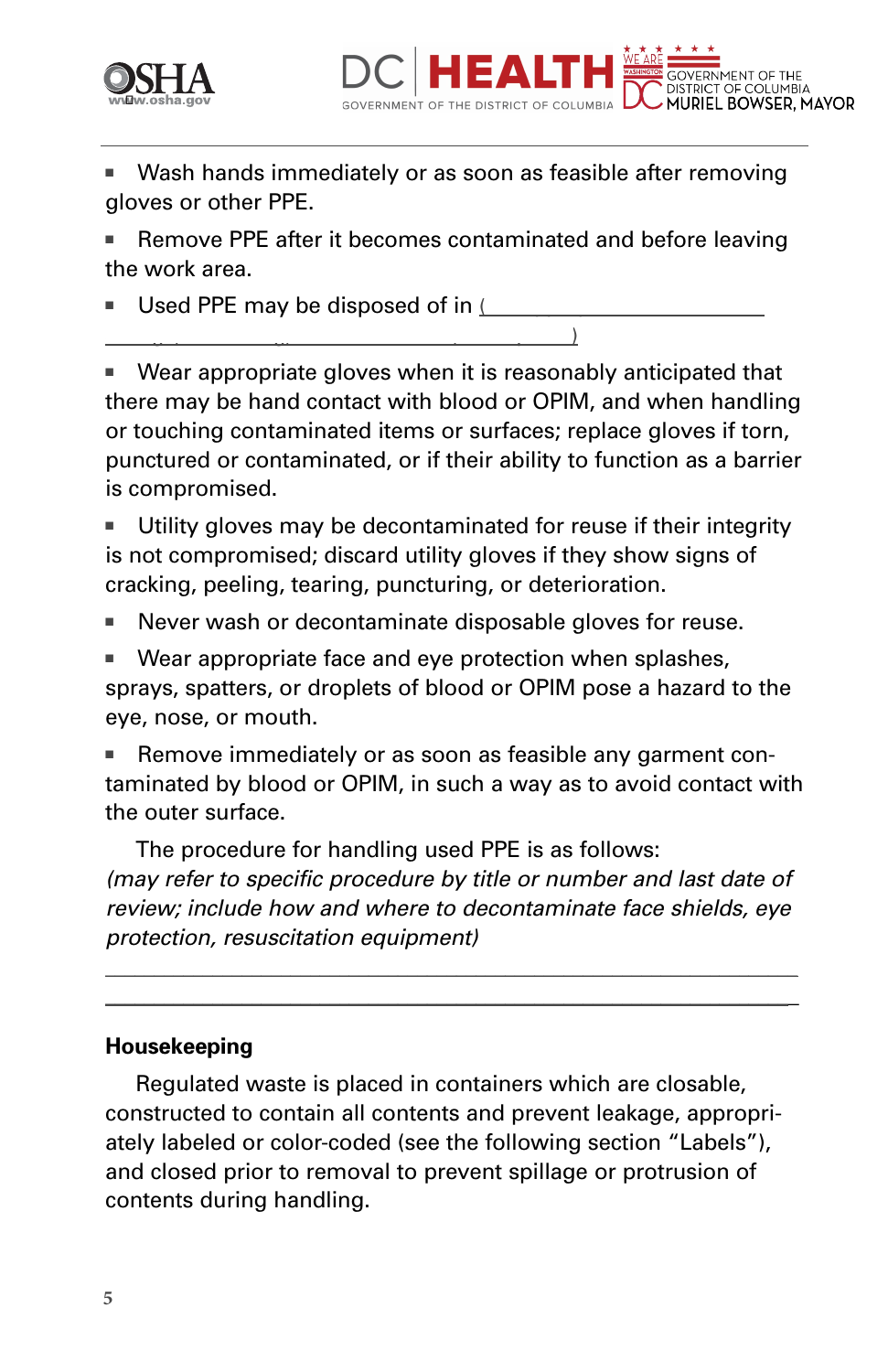



The procedure for handling sharps disposal containers is: *(may refer to specific procedure by title or number and last date of review)*

\_\_\_\_\_\_\_\_\_\_\_\_\_\_\_\_\_\_\_\_\_\_\_\_\_\_\_\_\_\_\_\_\_\_\_\_\_\_\_\_\_\_\_\_\_\_\_\_\_\_\_\_\_\_\_\_\_\_\_\_\_\_\_\_\_\_\_\_\_\_\_ \_\_\_\_\_\_\_\_\_\_\_\_\_\_\_\_\_\_\_\_\_\_\_\_\_\_\_\_\_\_\_\_\_\_\_\_\_\_\_\_\_\_\_\_\_\_\_\_\_\_\_\_\_\_\_\_\_\_\_\_\_\_\_\_\_\_\_\_\_\_\_

The procedure for handling other regulated waste is: *(may refer to specific procedure by title or number and last date of review)* 

\_\_\_\_\_\_\_\_\_\_\_\_\_\_\_\_\_\_\_\_\_\_\_\_\_\_\_\_\_\_\_\_\_\_\_\_\_\_\_\_\_\_\_\_\_\_\_\_\_\_\_\_\_\_\_\_\_\_\_\_\_\_\_\_\_\_\_\_\_\_\_ \_\_\_\_\_\_\_\_\_\_\_\_\_\_\_\_\_\_\_\_\_\_\_\_\_\_\_\_\_\_\_\_\_\_\_\_\_\_\_\_\_\_\_\_\_\_\_\_\_\_\_\_\_\_\_\_\_\_\_\_\_\_\_\_\_\_\_\_\_\_\_

Contaminated sharps are discarded immediately or as soon as possible in containers that are closable, puncture-resistant, leak proof on sides and bottoms, and appropriately labeled or colorcoded. Sharps disposal containers are available at (

Bins and pails (e.g., wash or emesis basins) are cleaned and decontaminated as soon as feasible after visible contamination.

Broken glassware that may be contaminated is only picked up using mechanical means, such as a brush and dustpan.

#### **Laundry**

The following contaminated articles will be laundered by this company:

Laundering will be performed by

department is a control or location). The control or location  $\mathcal{A}$ 

The following laundering requirements must be met:

handle contaminated laundry as little as possible, with minimal agitation

place wet contaminated laundry in leak-proof, labeled or colorcoded containers before transport. Use

) for this purpose.

wear the following PPE when handling and/or sorting contaminated laundry: (List appropriate PPE).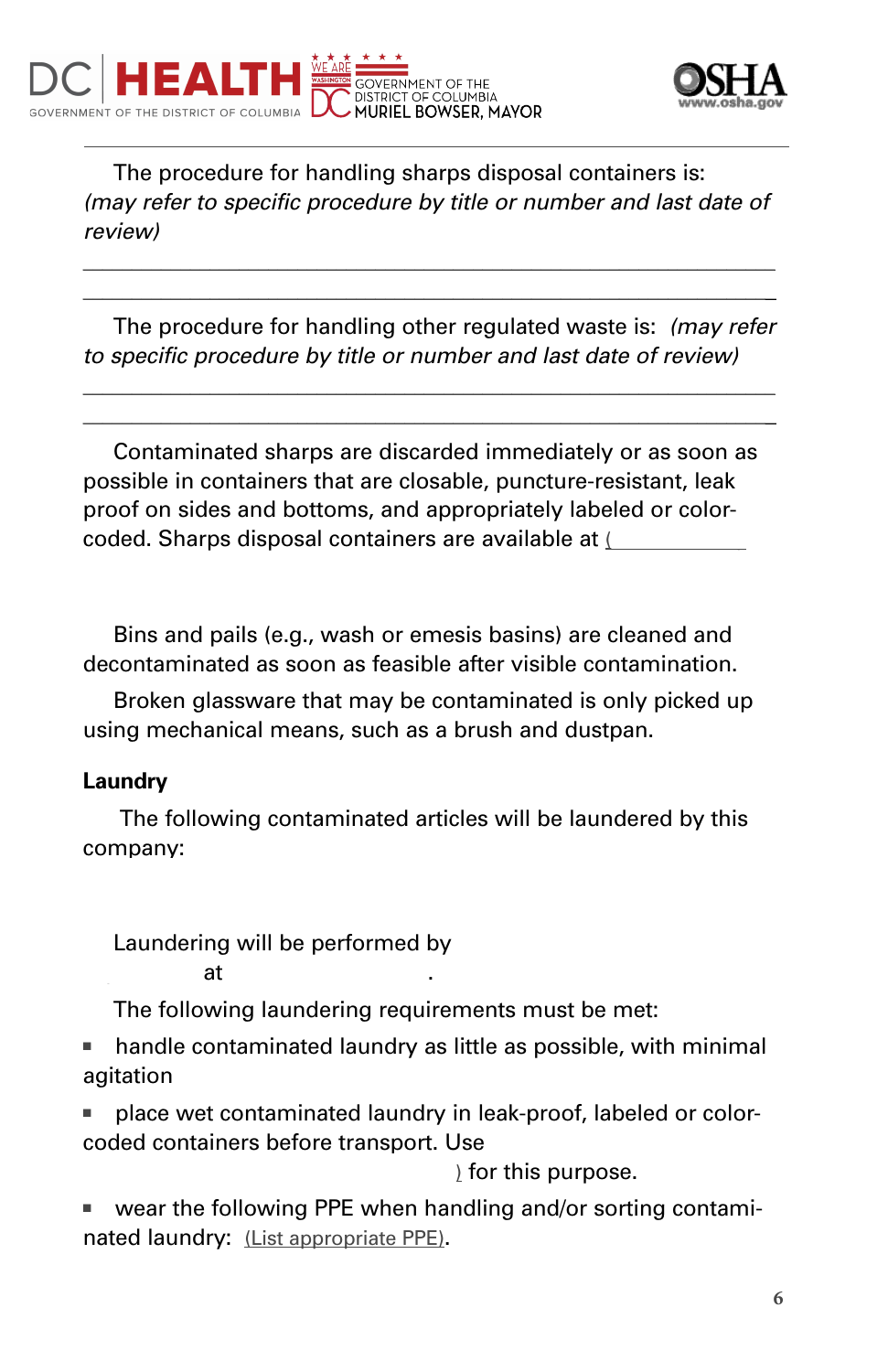



#### **Labels**

The following labeling methods are used in this facility: *Equipment to be Labeled Label Type (size, color)*  (specimens, contaminated laundry, etc.) (red bag, biohazard label)

 $\theta$  is responsible for ensuring that warning labels are affixed or red bags are used as required if regulated waste or contaminated equipment is brought into the facility. Employees are to notify (

\_\_\_\_\_\_\_\_\_\_\_\_\_\_\_\_\_\_\_\_\_\_\_\_\_\_\_\_\_\_\_\_\_\_\_\_\_\_\_\_\_\_\_\_\_\_\_\_\_\_\_\_\_\_\_\_\_\_\_\_\_\_\_\_\_\_\_\_\_\_\_

) if they discover regulated waste containers, refrigerators containing blood or OPIM, contaminated equipment, etc., without proper labels.

# **HEPATITIS B VACCINATION**

) will provide training to employees on hepatitis B vaccinations, addressing safety, benefits, efficacy, methods of administration, and availability.

The hepatitis B vaccination series is available at no cost after initial employee training and within 10 days of initial assignment to all employees identified in the exposure determination section of this plan. Vaccination is encouraged unless: 1) documentation exists that the employee has previously received the series; 2) antibody testing reveals that the employee is immune; or 3) medical evaluation shows that vaccination is contraindicated.

However, if an employee declines the vaccination, the employee must sign a declination form. Employees who decline may request and obtain the vaccination at a later date at no cost. Documentation of refusal of the vaccination is kept at (

Vaccination will be provided by (  $r = \frac{1}{2}$  at (

Following the medical evaluation, a copy of the health care professional's written opinion will be obtained and provided to the employee within 15 days of the completion of the evaluation. It will be limited to whether the employee requires the hepatitis vaccine and whether the vaccine was administered.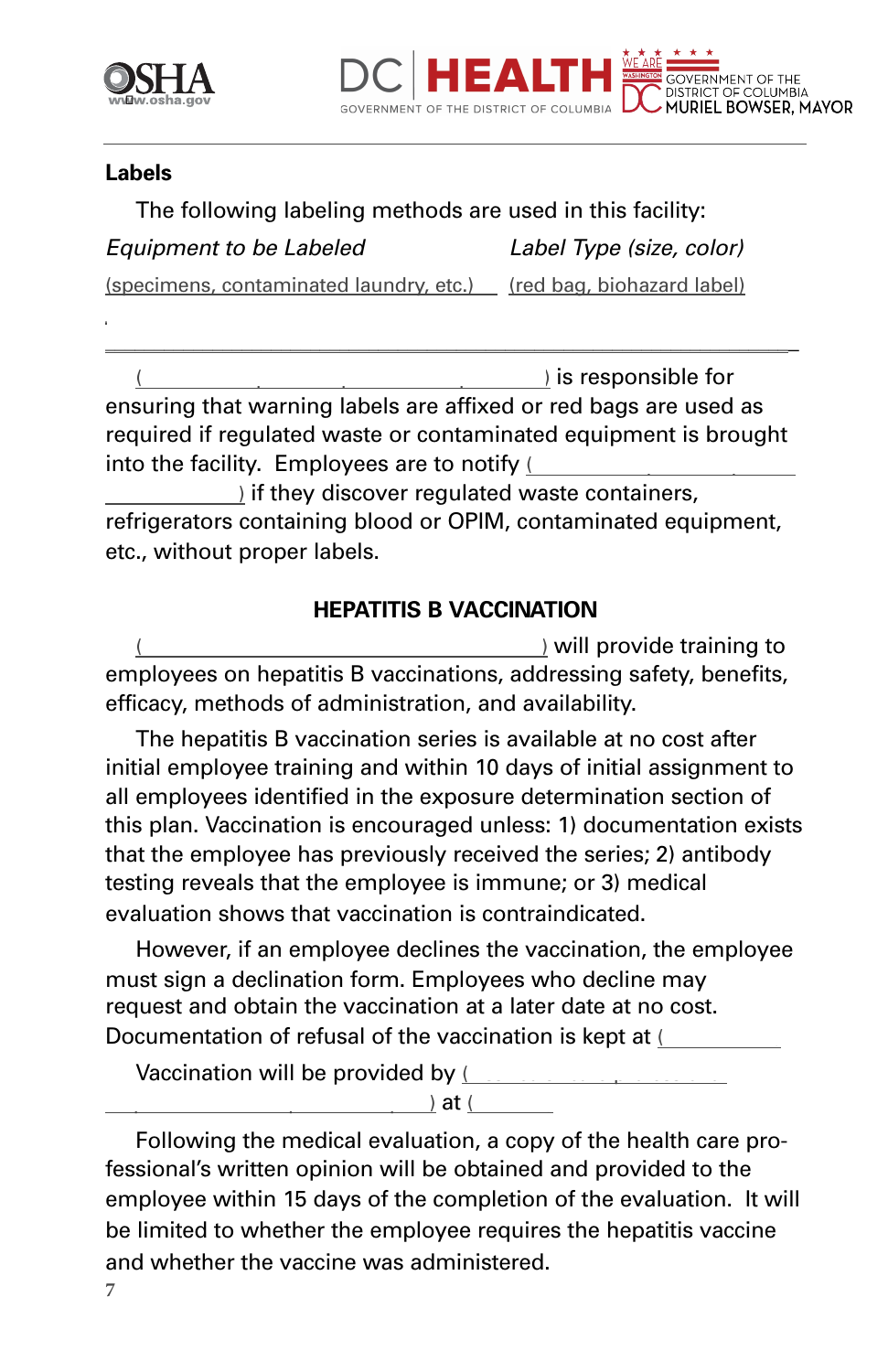



# **POST-EXPOSURE EVALUATION AND FOLLOW-UP**

Should an exposure incident occur, contact  $\_$  at the following number  $\_\_$ 

An immediately available confidential medical evaluation and follow-up will be conducted by  $\mathfrak l$ 

**Sional**. Following initial first aid (clean the wound, flush eyes or other mucous membrane, etc.), the following activities will be performed:

■ Document the routes of exposure and how the exposure occurred.

Identify and document the source individual (unless the employer can establish that identification is infeasible or prohibited by state or local law).

Obtain consent and make arrangements to have the source individual tested as soon as possible to determine HIV, HCV, and HBV infectivity; document that the source individual's test results were conveyed to the employee's health care provider.

If the source individual is already known to be HIV, HCV and/or HBV positive, new testing need not be performed.

■ Assure that the exposed employee is provided with the source individual's test results and with information about applicable disclosure laws and regulations concerning the identity and infectious status of the source individual (e.g., laws protecting confidentiality).

■ After obtaining consent, collect exposed employee's blood as soon as feasible after exposure incident, and test blood for HBV and HIV serological status

■ If the employee does not give consent for HIV serological testing during collection of blood for baseline testing, preserve the baseline blood sample for at least 90 days; if the exposed employee elects to have the baseline sample tested during this waiting period, perform testing as soon as feasible.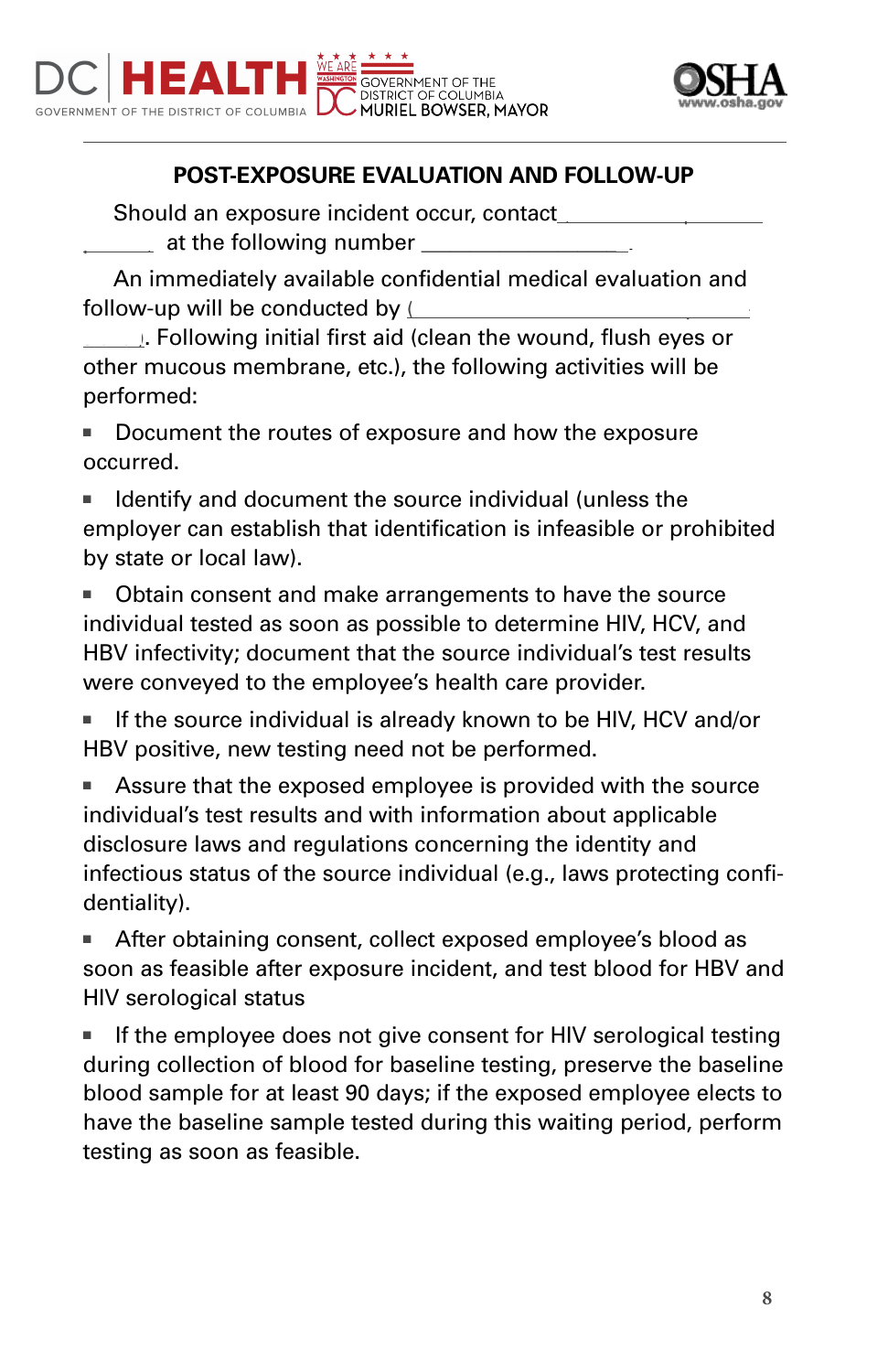



# **ADMINISTRATION OF POST-EXPOSURE EVALUATION AND FOLLOW-UP**

 $\theta$  ensures that health care professional(s) responsible for employee's hepatitis B vaccination and post-exposure evaluation and follow-up are given a copy of OSHA's bloodborne pathogens standard.

 $\ell$  ensures that the health care professional evaluating an employee after an exposure incident receives the following:

a description of the employee's job duties relevant to the exposure incident

- route(s) of exposure
- circumstances of exposure
- if possible, results of the source individual's blood test
- relevant employee medical records, including vaccination status (Name of responsible provides the employee

with a copy of the evaluating health care professional's written opinion within 15 days after completion of the evaluation.

#### **PROCEDURES FOR EVALUATING THE CIRCUMSTANCES SURROUNDING AN EXPOSURE INCIDENT**

 $\sqrt{N}$  will review the circum-

stances of all exposure incidents to determine:

- engineering controls in use at the time
- work practices followed
- a description of the device being used (including type and brand)

protective equipment or clothing that was used at the time of the exposure incident (gloves, eye shields, etc.)

- location of the incident (O.R., E.R., patient room, etc.)
- procedure being performed when the incident occurred
- employee's training

 $\Box$  will record all percutaneous injuries from contaminated sharps in a Sharps Injury Log.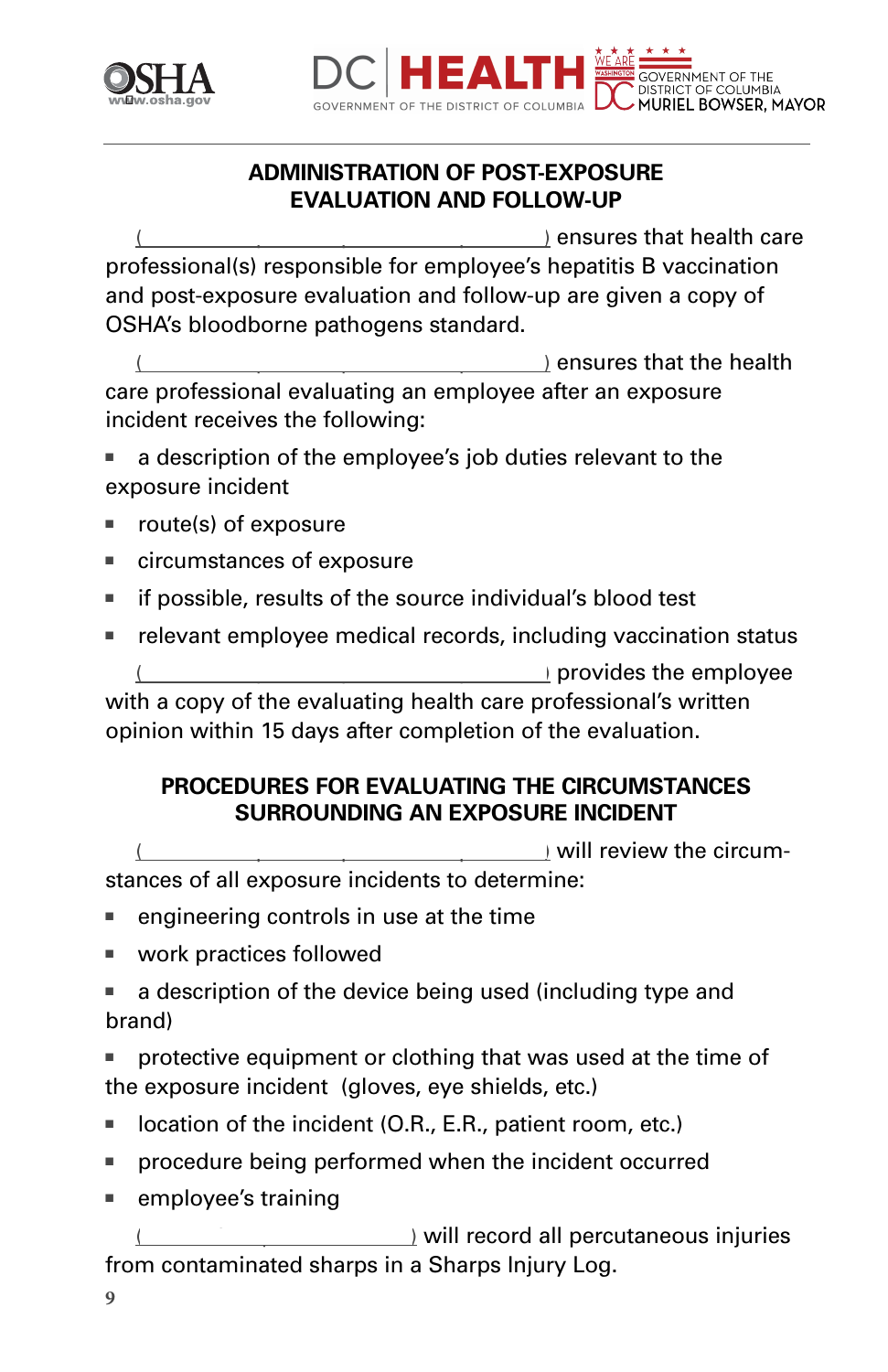



If revisions to this ECP are necessary (  $\alpha$  will ensure that appropriate changes are made. (Changes may include an evaluation of safer devices, adding employees to the exposure determination list, etc.)

# **EMPLOYEE TRAINING**

All employees who have occupational exposure to bloodborne pathogens receive initial and annual training conducted by ). (Attach a brief description of their qualifications.)

All employees who have occupational exposure to bloodborne pathogens receive training on the epidemiology, symptoms, and transmission of bloodborne pathogen diseases. In addition, the training program covers, at a minimum, the following elements:

- a copy and explanation of the OSHA bloodborne pathogen standard
- an explanation of our ECP and how to obtain a copy
- an explanation of methods to recognize tasks and other activities that may involve exposure to blood and OPIM, including what constitutes an exposure incident
- an explanation of the use and limitations of engineering controls, work practices, and PPE
- an explanation of the types, uses, location, removal, handling, decontamination, and disposal of PPE
- an explanation of the basis for PPE selection

■ information on the hepatitis B vaccine, including information on its efficacy, safety, method of administration, the benefits of being vaccinated, and that the vaccine will be offered free of charge

■ information on the appropriate actions to take and persons to contact in an emergency involving blood or OPIM

■ an explanation of the procedure to follow if an exposure incident occurs, including the method of reporting the incident and the medical follow-up that will be made available

information on the post-exposure evaluation and follow-up that the employer is required to provide for the employee following an exposure incident 10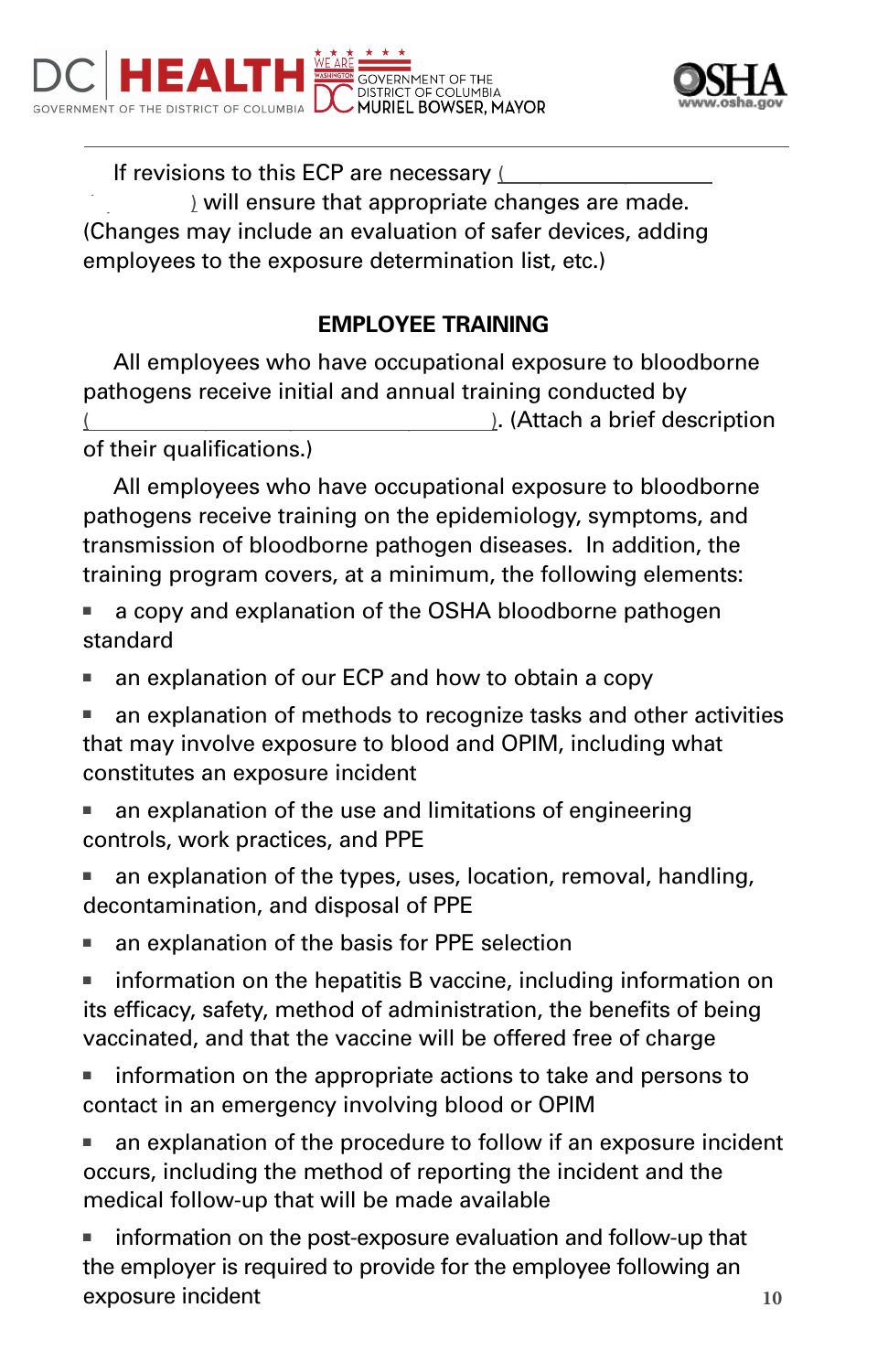



- an explanation of the signs and labels and/or color coding required by the standard and used at this facility
- an opportunity for interactive questions and answers with the person conducting the training session.

Training materials for this facility are available at (name location).

#### **RECORDKEEPING**

#### **Training Records**

Training records are completed for each employee upon completion of training. These documents will be kept for at least three years at  $L$ 

The training records include:

- the dates of the training sessions
- the contents or a summary of the training sessions
- the names and qualifications of persons conducting the training
- the names and job titles of all persons attending the training sessions

Employee training records are provided upon request to the employee or the employee's authorized representative within 15 working days. Such requests should be addressed to

(Name of responsible person or department).

#### **Medical Records**

Medical records are maintained for each employee with occupational exposure in accordance with 29 *CFR* 1910.1020, "Access to Employee Exposure and Medical Records."

 $\lambda$  is responsible for maintenance of the required medical records. These confidential records are kept in (List location) for at least the duration of employment plus 30 years.

Employee medical records are provided upon request of the employee or to anyone having written consent of the employee within 15 working days. Such requests should be sent to

 $($   $)$